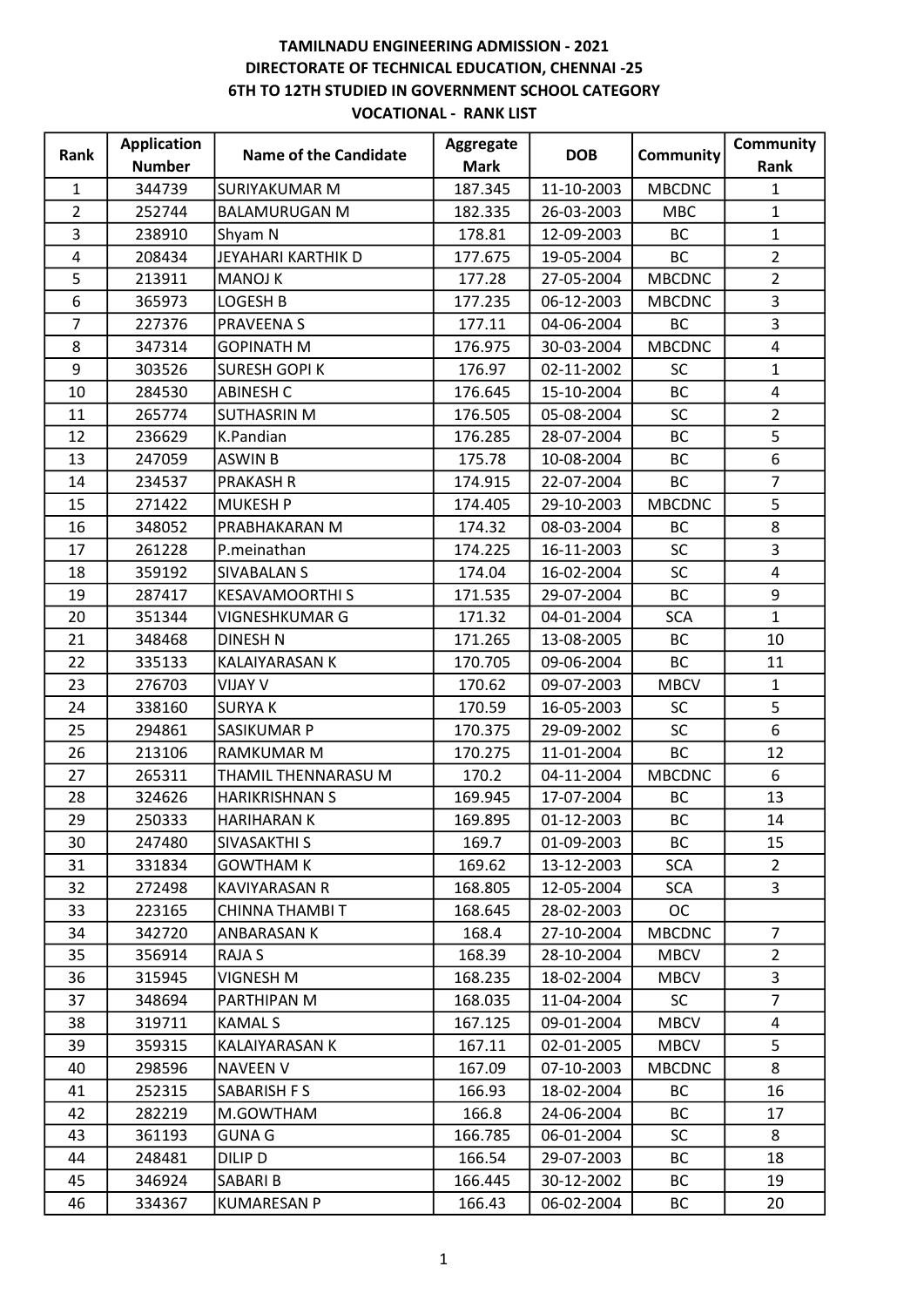|      | <b>Application</b> | <b>Name of the Candidate</b> | Aggregate   | <b>DOB</b> |               | Community      |
|------|--------------------|------------------------------|-------------|------------|---------------|----------------|
| Rank | <b>Number</b>      |                              | <b>Mark</b> |            | Community     | Rank           |
| 47   | 241305             | <b>BABUJI V</b>              | 165.79      | 24-12-2003 | <b>MBCV</b>   | 6              |
| 48   | 331593             | SACHITHANANTHAM A            | 165.78      | 23-01-2004 | <b>MBCV</b>   | $\overline{7}$ |
| 49   | 314008             | <b>PRAVEENKUMARS</b>         | 165.755     | 25-07-2004 | <b>MBCV</b>   | 8              |
| 50   | 265491             | <b>BOOPALANS</b>             | 165.615     | 08-10-2004 | <b>BC</b>     | 21             |
| 51   | 293253             | <b>RAKESH R</b>              | 165.615     | 03-05-2004 | <b>SCA</b>    | 4              |
| 52   | 322024             | <b>ESWARAMOORTHIR</b>        | 165.455     | 16-06-2004 | <b>MBCV</b>   | 9              |
| 53   | 348150             | <b>MADHUMITHRA T</b>         | 165.425     | 16-03-2003 | <b>BC</b>     | 22             |
| 54   | 331020             | <b>BHARATH B</b>             | 165.415     | 21-12-2004 | <b>MBCV</b>   | 10             |
| 55   | 315264             | Shreekanth M                 | 165.235     | 25-09-2003 | <b>MBCV</b>   | 11             |
| 56   | 201125             | Vishva                       | 165.205     | 11-02-2004 | <b>BC</b>     | 23             |
| 57   | 345335             | Shivanesh P                  | 165.145     | 12-11-2003 | <b>SCA</b>    | 5              |
| 58   | 341358             | <b>SUBASH R</b>              | 165.005     | 28-01-2004 | <b>BC</b>     | 24             |
| 59   | 351876             | <b>VASANTHAKUMAR S</b>       | 165.005     | 14-10-2003 | <b>MBCV</b>   | 12             |
| 60   | 239085             | <b>NITHISH KUMAR P</b>       | 164.845     | 03-04-2004 | <b>MBCV</b>   | 13             |
| 61   | 252084             | <b>KRISHNARAJ M</b>          | 164.595     | 29-02-2004 | <b>MBCV</b>   | 14             |
| 62   | 367881             | <b>VIGNESH R</b>             | 164.585     | 09-09-2004 | <b>BC</b>     | 25             |
| 63   | 370878             | dhaksnamoorthi M             | 164.42      | 05-12-2004 | <b>BC</b>     | 26             |
| 64   | 237532             | <b>MANIKANDAN S</b>          | 164.395     | 17-04-2004 | <b>MBCDNC</b> | 9              |
| 65   | 366884             | Vignesh V                    | 164.095     | 24-06-2004 | <b>BC</b>     | 27             |
| 66   | 303672             | <b>VIGNESH V</b>             | 164.01      | 18-10-2003 | <b>MBCV</b>   | 15             |
| 67   | 334874             | SASIDHARAN A                 | 163.96      | 03-12-2003 | <b>SC</b>     | 9              |
| 68   | 252653             | AJITH M                      | 163.865     | 03-05-2003 | <b>MBCV</b>   | 16             |
| 69   | 221677             | Sharbin S                    | 163.37      | 08-04-2004 | <b>BC</b>     | 28             |
| 70   | 277936             | <b>UPPENDIRAN V</b>          | 163.225     | 06-10-2003 | <b>BC</b>     | 29             |
| 71   | 345848             | <b>RAGULYS</b>               | 163.17      | 25-03-2003 | SC            | 10             |
| 72   | 274196             | S.Prabu                      | 163.04      | 30-10-2003 | <b>MBC</b>    | $\overline{2}$ |
| 73   | 264635             | ARUNKUMAR A                  | 162.765     | 14-10-2003 | <b>BC</b>     | 30             |
| 74   | 233016             | <b>DHANASANKARK</b>          | 162.635     | 15-08-2003 | <b>BC</b>     | 31             |
| 75   | 275527             | <b>DINESHKUMAR S</b>         | 162.59      | 22-06-2004 | <b>BC</b>     | 32             |
| 76   | 338370             | <b>MADHAVANT</b>             | 162.535     | 26-02-2004 | <b>SC</b>     | 11             |
| 77   | 350913             | <b>MUNISHKUMAR R</b>         | 162.53      | 10-08-2004 | <b>BC</b>     | 33             |
| 78   | 220972             | <b>DHINAKARAN P</b>          | 162.525     | 29-06-2004 | <b>SCA</b>    | 6              |
| 79   | 300950             | Sathishkumar S               | 162.475     | 27-07-2004 | BC            | 34             |
| 80   | 231039             | Mohangandhi.s                | 162.4       | 21-06-2004 | <b>MBCV</b>   | 17             |
| 81   | 337908             | Selvakumar M                 | 162.335     | 24-05-2004 | <b>MBCDNC</b> | 10             |
| 82   | 315610             | <b>ELAVARASAN K</b>          | 162.26      | 30-01-2004 | <b>MBCV</b>   | 18             |
| 83   | 371716             | SURESHKUMAR G                | 162.255     | 06-02-2004 | BC            | 35             |
| 84   | 347563             | LOGESHWARAN M                | 162.065     | 13-06-2004 | <b>MBCV</b>   | 19             |
| 85   | 324687             | CHINNASAMY M                 | 162.04      | 25-06-2004 | <b>MBCV</b>   | 20             |
| 86   | 344160             | <b>GURUPRASATH K</b>         | 162.03      | 12-06-2004 | <b>MBCDNC</b> | 11             |
| 87   | 306472             | <b>VASANTH E</b>             | 161.98      | 25-11-2003 | <b>MBCDNC</b> | 12             |
| 88   | 235976             | Baskar p                     | 161.92      | 21-03-2004 | <b>MBCV</b>   | 21             |
| 89   | 248474             | KRISHNAPERUMAL P             | 161.71      | 19-10-2004 | <b>SCA</b>    | 7              |
| 90   | 240460             | VARADHARAJAN K               | 161.625     | 16-06-2004 | <b>BC</b>     | 36             |
| 91   | 242617             | <b>LOKESHVARAN R</b>         | 161.59      | 04-04-2003 | BC            | 37             |
| 92   | 324812             | SHEIK AMJATH S               | 161.43      | 01-12-2003 | <b>BCM</b>    | $\mathbf{1}$   |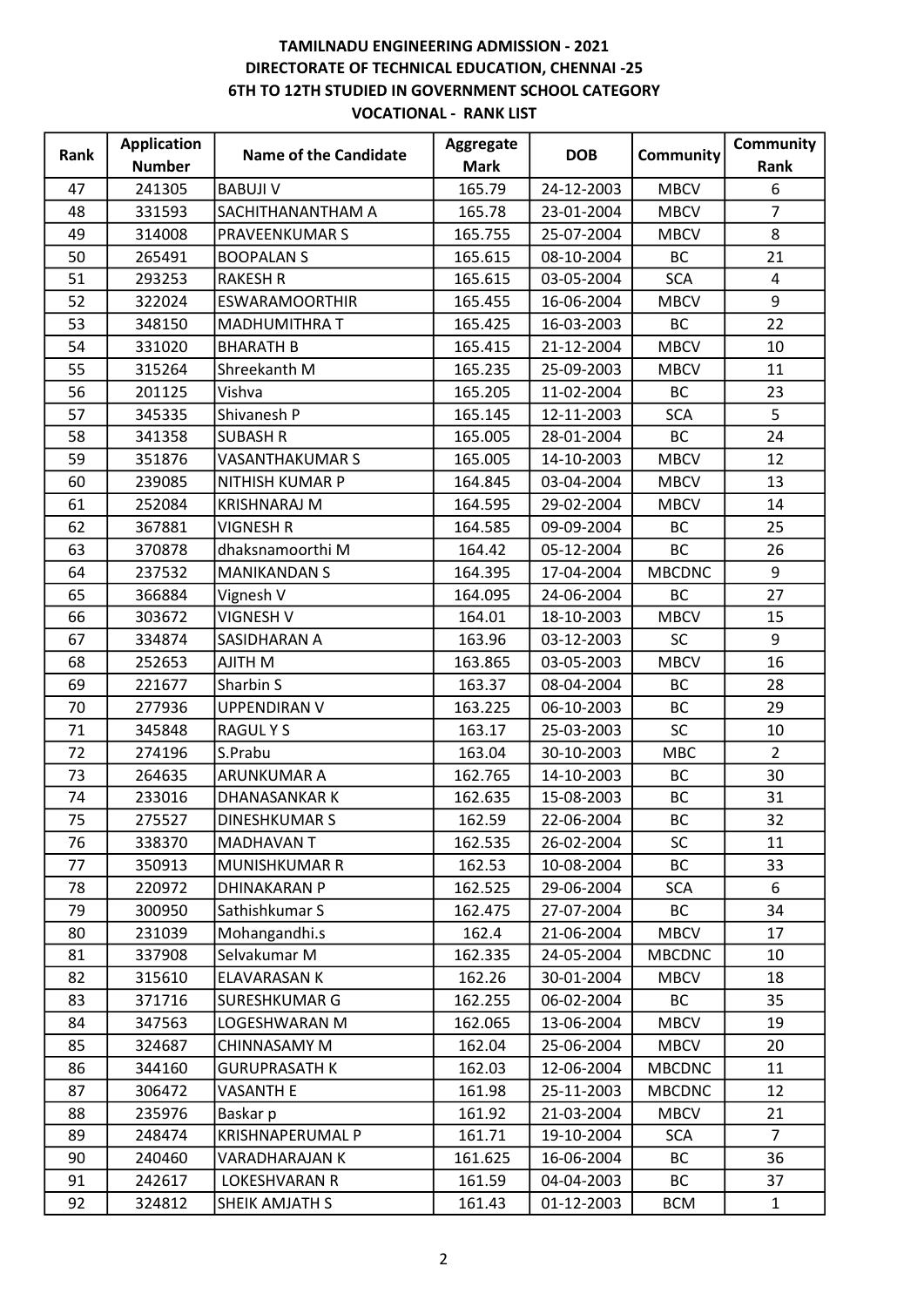| Rank | <b>Application</b> | <b>Name of the Candidate</b> | Aggregate   | <b>DOB</b> | Community     | Community      |
|------|--------------------|------------------------------|-------------|------------|---------------|----------------|
|      | <b>Number</b>      |                              | <b>Mark</b> |            |               | Rank           |
| 93   | 250213             | <b>NANMARAN N</b>            | 161.345     | 15-11-2003 | <b>SC</b>     | 12             |
| 94   | 253240             | <b>MANIKANDAN M</b>          | 161.245     | 23-11-2003 | <b>MBCV</b>   | 22             |
| 95   | 345748             | <b>BALAJI S</b>              | 161.225     | 22-04-2003 | <b>BC</b>     | 38             |
| 96   | 361830             | <b>MANIKANDANT</b>           | 161.09      | 28-06-2004 | <b>MBCV</b>   | 23             |
| 97   | 370962             | <b>GOPUV</b>                 | 160.925     | 04-06-2004 | <b>MBC</b>    | $\mathbf{3}$   |
| 98   | 345559             | KIRUBANANTHAM M              | 160.9       | 19-02-2004 | <b>SC</b>     | 13             |
| 99   | 366320             | M.SANJAY                     | 160.85      | 05-03-2004 | <b>MBCDNC</b> | 13             |
| 100  | 284738             | <b>HARIHARAN B</b>           | 160.47      | 24-06-2004 | BC            | 39             |
| 101  | 303719             | MOHANRAJ A                   | 160.37      | 21-07-2004 | <b>MBC</b>    | 4              |
| 102  | 326831             | <b>KAMESH K</b>              | 160.345     | 22-05-2004 | <b>MBCV</b>   | 24             |
| 103  | 254428             | SENTHILMURUGAN B             | 160.2       | 17-05-2004 | BC            | 40             |
| 104  | 352177             | <b>RAJKUMAR P</b>            | 160.175     | 25-12-2003 | <b>MBCV</b>   | 25             |
| 105  | 371704             | UCHIMAKALIRAJAN M            | 160.125     | 21-01-2003 | BC            | 41             |
| 106  | 365329             | arunprakash r                | 160.065     | 30-04-2004 | BC            | 42             |
| 107  | 350889             | <b>SUJAN S</b>               | 160.015     | 22-12-2004 | <b>SC</b>     | 14             |
| 108  | 319578             | <b>LOKESH R</b>              | 159.96      | 08-08-2004 | <b>SC</b>     | 15             |
| 109  | 284404             | DHINESHKUMAR.C               | 159.9       | 14-12-2003 | <b>MBCV</b>   | 26             |
| 110  | 301946             | <b>MATHAN R</b>              | 159.845     | 29-04-2004 | BC            | 43             |
| 111  | 329979             | <b>JONES V</b>               | 159.84      | 05-08-2003 | <b>BC</b>     | 44             |
| 112  | 246800             | <b>PRASANTH G</b>            | 159.81      | 05-06-2004 | <b>SC</b>     | 16             |
| 113  | 287360             | <b>GUNAK</b>                 | 159.78      | 25-09-2004 | BC            | 45             |
| 114  | 222782             | VISHNU M                     | 159.755     | 06-10-2003 | <b>BC</b>     | 46             |
| 115  | 264011             | DHANUSHKUMAR K               | 159.595     | 05-12-2003 | BC            | 47             |
| 116  | 230081             | <b>KARTHICK M</b>            | 159.205     | 05-06-2004 | <b>MBCV</b>   | 27             |
| 117  | 266845             | <b>ASWIN P</b>               | 159.2       | 12-07-2004 | <b>SC</b>     | 17             |
| 118  | 329976             | <b>UDHAYAKUMAR V</b>         | 159.085     | 28-05-2004 | <b>SC</b>     | 18             |
| 119  | 348791             | <b>VIMALRAJ S</b>            | 159.005     | 06-05-2004 | SC            | 19             |
| 120  | 254368             | Prasanth P                   | 158.925     | 15-04-2004 | BC            | 48             |
| 121  | 326543             | MANIKANDAN                   | 158.92      | 28-04-2004 | SC            | 20             |
| 122  | 338284             | MAGENDHIRAN U                | 158.875     | 20-07-2004 | <b>MBCV</b>   | 28             |
| 123  | 365303             | <b>SUDHARSAN M</b>           | 158.865     | 28-10-2004 | <b>SCA</b>    | 8              |
| 124  | 254111             | Irusagounder.C               | 158.84      | 05-06-2004 | <b>MBCV</b>   | 29             |
| 125  | 315376             | <b>HARIVIGNESH R</b>         | 158.595     | 31-01-2004 | <b>MBCV</b>   | 30             |
| 126  | 364231             | <b>NAVIN V</b>               | 158.59      | 08-03-2004 | <b>MBCDNC</b> | 14             |
| 127  | 252820             | KISHORE.V                    | 158.59      | 28-09-2002 | <b>BC</b>     | 49             |
| 128  | 312561             | PARTHIBAN V                  | 158.54      | 20-04-2004 | <b>SC</b>     | 21             |
| 129  | 215237             | Thanush S                    | 158.515     | 04-02-2004 | <b>OC</b>     |                |
| 130  | 308994             | Prakash S                    | 158.475     | 23-07-2004 | <b>MBCDNC</b> | 15             |
| 131  | 285333             | <b>NANDHAGURU R</b>          | 158.445     | 23-03-2003 | <b>SC</b>     | 22             |
| 132  | 222552             | SYED NATHEER USAIN M         | 158.445     | 19-02-2004 | <b>BCM</b>    | $\overline{2}$ |
| 133  | 359220             | SANJAI S                     | 158.4       | 17-10-2003 | BC            | 50             |
| 134  | 320744             | <b>PRAVEEN S</b>             | 158.345     | 19-11-2003 | <b>SC</b>     | 23             |
| 135  | 308343             | PADMANESH I                  | 158.34      | 23-08-2003 | <b>BC</b>     | 51             |
| 136  | 220385             | <b>ELAMARAN E</b>            | 158.23      | 01-05-2004 | ВC            | 52             |
| 137  | 237457             | PETCHI MUTHU P               | 157.84      | 13-01-2005 | <b>SC</b>     | 24             |
| 138  | 277399             | Aswin CJ                     | 157.78      | 11-09-2003 | ВC            | 53             |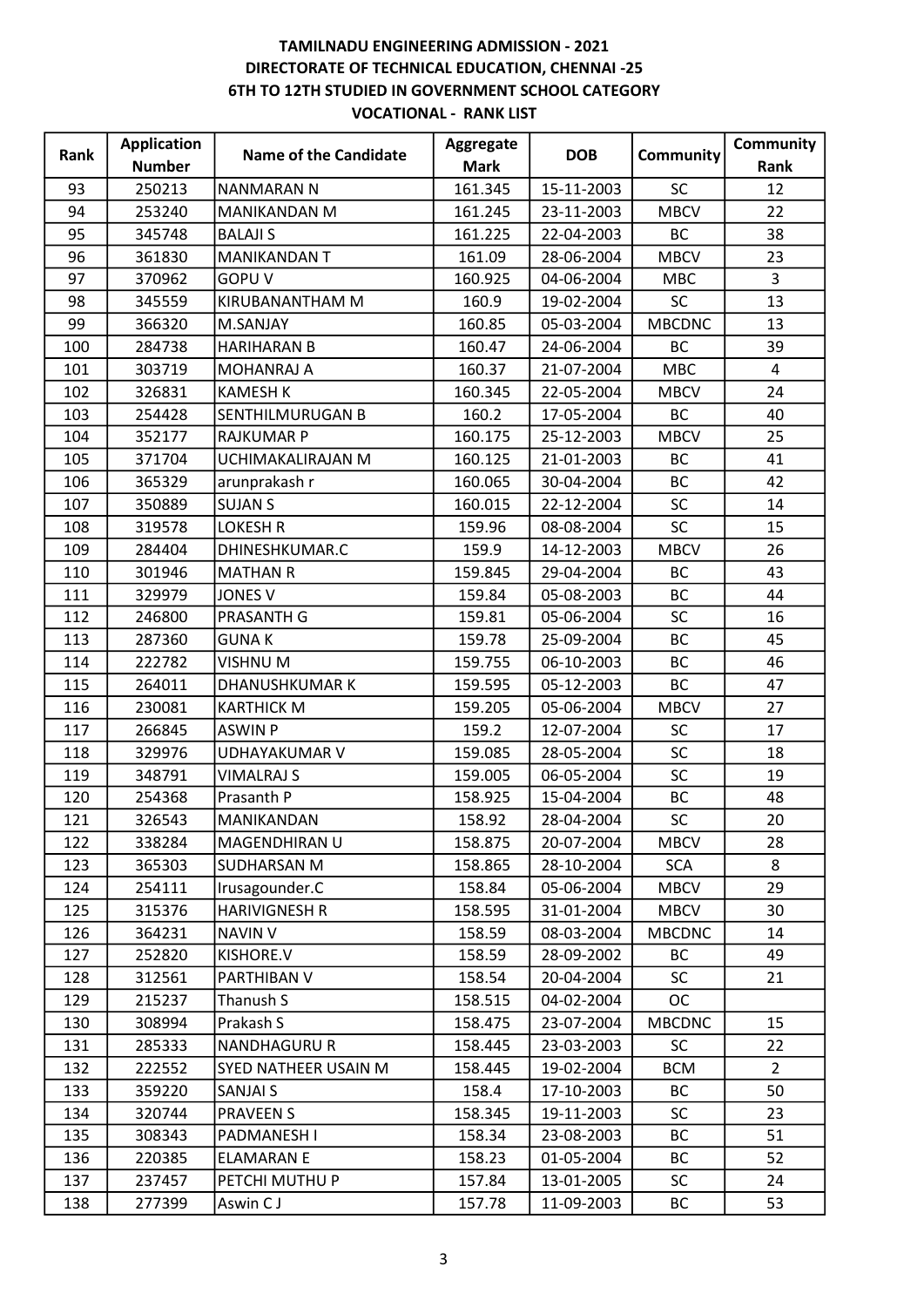|      | <b>Application</b> | <b>Name of the Candidate</b> | <b>Aggregate</b> | <b>DOB</b> |               | Community      |
|------|--------------------|------------------------------|------------------|------------|---------------|----------------|
| Rank | <b>Number</b>      |                              | <b>Mark</b>      |            | Community     | Rank           |
| 139  | 351202             | <b>VIGNESH G</b>             | 157.72           | 26-02-2003 | <b>BC</b>     | 54             |
| 140  | 236765             | SELVAARASU S                 | 157.645          | 26-11-2003 | <b>MBCV</b>   | 31             |
| 141  | 348746             | <b>ABINATHAN C</b>           | 157.58           | 26-04-2004 | <b>SC</b>     | 25             |
| 142  | 300701             | <b>HABISHEK R</b>            | 157.37           | 09-07-2004 | <b>SC</b>     | 26             |
| 143  | 221305             | RANJITH KUMAR A              | 157.34           | 22-09-2003 | <b>MBC</b>    | 5              |
| 144  | 338311             | PRASANTH M                   | 157.23           | 15-06-2003 | <b>MBCV</b>   | 32             |
| 145  | 344290             | <b>MANOJKUMAR S</b>          | 157.14           | 03-07-2004 | <b>MBCV</b>   | 33             |
| 146  | 273778             | MOHAMED IBRAHIM.S            | 157.095          | 28-01-2004 | <b>BCM</b>    | 3              |
| 147  | 368880             | <b>MOHAN A</b>               | 157.04           | 05-12-2004 | <b>SCA</b>    | 9              |
| 148  | 250729             | SABARICHANDRUSR              | 157.01           | 23-02-2004 | <b>BC</b>     | 55             |
| 149  | 285326             | HARIKRISHNAN K               | 157.005          | 18-07-2004 | <b>MBCV</b>   | 34             |
| 150  | 252651             | <b>GOWTHAM P</b>             | 157.005          | 11-09-2004 | <b>MBCV</b>   | 35             |
| 151  | 354564             | <b>SAKTHIVEL M</b>           | 157              | 25-05-2004 | <b>MBCDNC</b> | 16             |
| 152  | 251758             | <b>KAVIYARASAN S</b>         | 156.79           | 01-01-2004 | <b>MBC</b>    | 6              |
| 153  | 255804             | <b>RISHIKESH V</b>           | 156.65           | 31-08-2003 | <b>BC</b>     | 56             |
| 154  | 308319             | PERUMAL S                    | 156.625          | 31-08-2003 | <b>MBCDNC</b> | 17             |
| 155  | 360578             | <b>KARTHIK S</b>             | 156.59           | 29-12-2003 | <b>MBCDNC</b> | 18             |
| 156  | 233341             | THIYANESWARAN                | 156.565          | 18-12-2004 | <b>SC</b>     | 27             |
| 157  | 350644             | SATHIYASEELAN N              | 156.54           | 17-04-2004 | <b>SCA</b>    | 10             |
| 158  | 327220             | <b>SOUNDHAR S</b>            | 156.53           | 06-12-2003 | <b>BC</b>     | 57             |
| 159  | 352873             | <b>DHANUSH A</b>             | 156.44           | 12-04-2004 | BC            | 58             |
| 160  | 326498             | YUVANSANKARRAJA S            | 156.42           | 01-10-2003 | <b>MBCDNC</b> | 19             |
| 161  | 217005             | <b>SUBASH V</b>              | 156.345          | 03-07-2004 | <b>MBCV</b>   | 36             |
| 162  | 348209             | <b>NAGAJOTHIN</b>            | 156.06           | 07-06-2004 | <b>BC</b>     | 59             |
| 163  | 322494             | JAYAPRAKASH S                | 155.92           | 28-08-2004 | <b>MBC</b>    | $\overline{7}$ |
| 164  | 351143             | YOGESH G                     | 155.78           | 13-12-2004 | OC            |                |
| 165  | 357711             | ARULAZHAGAN M                | 155.73           | 26-06-2003 | <b>SCA</b>    | 11             |
| 166  | 320506             | SANJAY A                     | 155.725          | 25-04-2004 | <b>MBCV</b>   | 37             |
| 167  | 339155             | <b>NARENDRA PRASATH S</b>    | 155.725          | 24-07-2004 | <b>BC</b>     | 60             |
| 168  | 349694             | <b>ABISHEK M</b>             | 155.7            | 16-06-2004 | <b>SC</b>     | 28             |
| 169  | 351241             | MUNIYAPPAN B                 | 155.605          | 30-06-2004 | <b>SC</b>     | 29             |
| 170  | 344222             | <b>ABISHEK R</b>             | 155.46           | 05-06-2003 | <b>MBCDNC</b> | 20             |
| 171  | 330303             | PONNARASAN P                 | 155.365          | 03-05-2004 | BC            | 61             |
| 172  | 338564             | KITHLIN MARESH E             | 155.35           | 19-10-2003 | <b>BC</b>     | 62             |
| 173  | 264885             | <b>KAVIYARASU C</b>          | 155.34           | 02-07-2004 | <b>SC</b>     | 30             |
| 174  | 336928             | AJIN J                       | 155.28           | 07-04-2004 | <b>BC</b>     | 63             |
| 175  | 274547             | SANJEEVI KUMAR N             | 155.26           | 10-12-2003 | ВC            | 64             |
| 176  | 309635             | <b>HARINATH P</b>            | 155.205          | 26-12-2003 | <b>MBCV</b>   | 38             |
| 177  | 366809             | SRIKANTH K                   | 155.2            | 20-09-2004 | BC            | 65             |
| 178  | 344186             | SHANMUGAVEL S                | 155.115          | 03-07-2004 | <b>MBCV</b>   | 39             |
| 179  | 342887             | AJITHKUMAR A                 | 155.06           | 05-07-2003 | <b>MBCDNC</b> | 21             |
| 180  | 274093             | <b>SHANKAR G</b>             | 154.93           | 02-03-2004 | <b>SC</b>     | 31             |
| 181  | 374020             | MANIYARASAN G                | 154.765          | 11-08-2004 | <b>SC</b>     | 32             |
| 182  | 329330             | NAVANEETHA KRISHNAN.E        | 154.725          | 12-09-2003 | BC            | 66             |
| 183  | 270493             | GOKUL.R                      | 154.56           | 14-08-2003 | <b>MBCDNC</b> | 22             |
| 184  | 254783             | Santhosh M                   | 154.48           | 09-11-2004 | <b>MBCDNC</b> | 23             |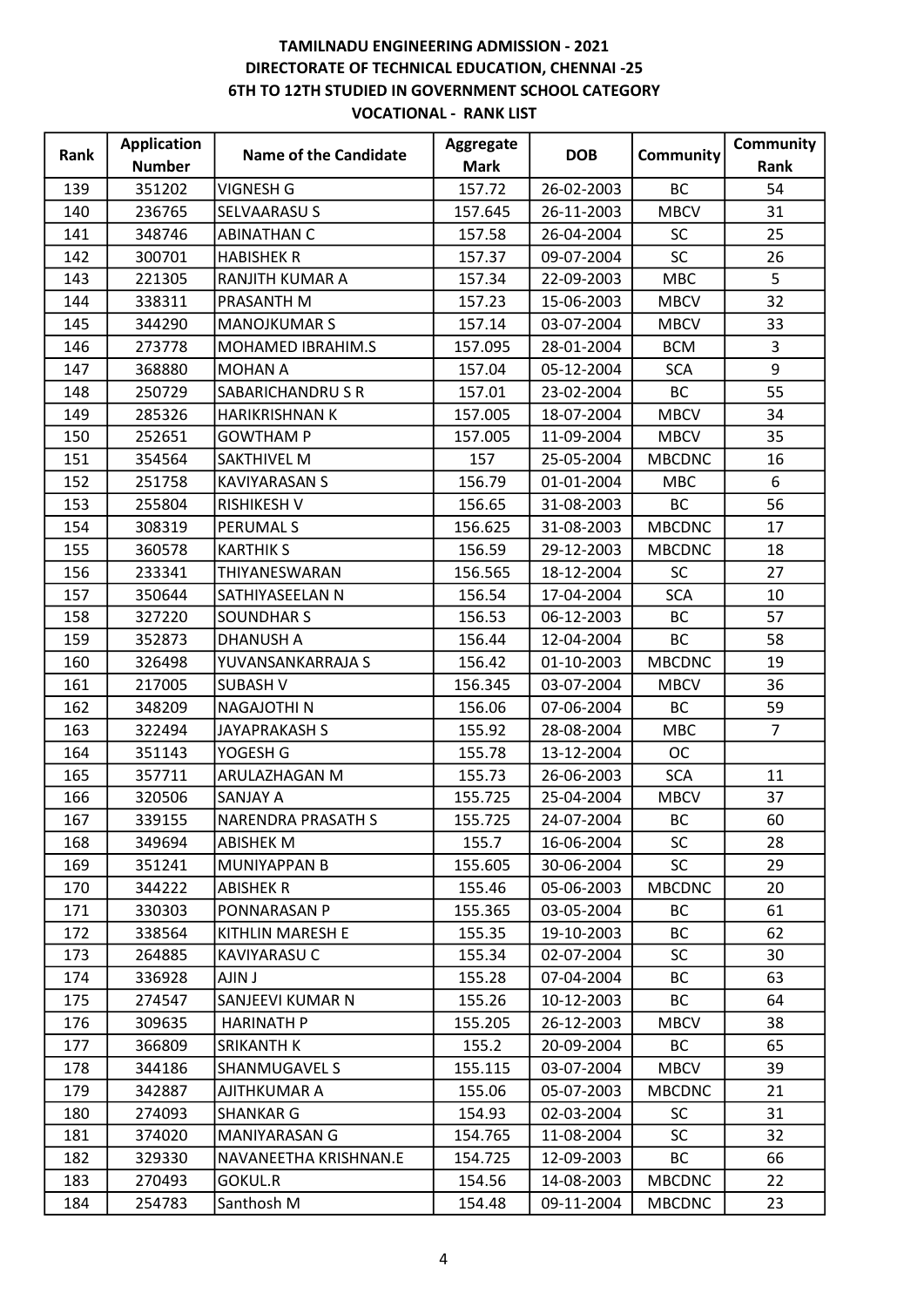| Rank | <b>Application</b> | <b>Name of the Candidate</b> | Aggregate   | <b>DOB</b> | Community     | Community |
|------|--------------------|------------------------------|-------------|------------|---------------|-----------|
|      | <b>Number</b>      |                              | <b>Mark</b> |            |               | Rank      |
| 185  | 372619             | <b>VIJAYAKUMAR M</b>         | 154.42      | 26-07-2004 | <b>OC</b>     |           |
| 186  | 301257             | <b>GUHAN S</b>               | 154.23      | 12-03-2004 | <b>SC</b>     | 33        |
| 187  | 297630             | <b>DHINESH M</b>             | 154.21      | 26-10-2004 | <b>BC</b>     | 67        |
| 188  | 263264             | <b>VENKATESAN R</b>          | 154.205     | 22-06-2004 | <b>BC</b>     | 68        |
| 189  | 365006             | <b>RAJKUMAR S</b>            | 154.145     | 25-10-2003 | <b>BC</b>     | 69        |
| 190  | 216353             | NITHISH KUMAR M              | 154.145     | 14-01-2004 | <b>OC</b>     |           |
| 191  | 364817             | <b>GOKULKRISHNAN S</b>       | 154.005     | 29-08-2003 | <b>MBCV</b>   | 40        |
| 192  | 255447             | <b>AJAY LIBI</b>             | 154.005     | 03-12-2002 | <b>BC</b>     | 70        |
| 193  | 211759             | KALIYAMOORTHI P              | 153.89      | 06-04-2004 | <b>BC</b>     | 71        |
| 194  | 366628             | Sanjaykumar M                | 153.85      | 09-07-2004 | <b>SCA</b>    | 12        |
| 195  | 349089             | JEEVA S                      | 153.68      | 11-01-2005 | <b>SC</b>     | 34        |
| 196  | 348831             | <b>MATHAVAN R</b>            | 153.65      | 17-05-2004 | SC            | 35        |
| 197  | 344670             | VIGNESHWARAN N               | 153.61      | 24-06-2004 | <b>BC</b>     | 72        |
| 198  | 320581             | <b>KARTHIK G</b>             | 153.6       | 12-04-2003 | <b>MBCDNC</b> | 24        |
| 199  | 267876             | Poovarasu S                  | 153.59      | 27-05-2004 | <b>SC</b>     | 36        |
| 200  | 342238             | SOHITHKUMAR R                | 153.58      | 16-10-2004 | <b>MBCDNC</b> | 25        |
| 201  | 333894             | Tamilazhagan K               | 153.03      | 30-08-2004 | <b>MBCDNC</b> | 26        |
| 202  | 370114             | Yeshwanthrao M               | 152.9       | 11-06-2004 | <b>SC</b>     | 37        |
| 203  | 351693             | VASANTHAKUMAR D              | 152.87      | 13-07-2004 | SC            | 38        |
| 204  | 222953             | HARIHARAN M                  | 152.845     | 25-07-2004 | <b>BC</b>     | 73        |
| 205  | 363104             | PRAVEEN A                    | 152.815     | 24-06-2004 | <b>SCA</b>    | 13        |
| 206  | 255311             | <b>VANITHAT</b>              | 152.81      | 12-05-2004 | <b>SC</b>     | 39        |
| 207  | 330778             | <b>KRISHNAMOORTHY M</b>      | 152.59      | 30-04-2004 | <b>BC</b>     | 74        |
| 208  | 368770             | THIRUVERKARASAN K            | 152.59      | 05-05-2004 | <b>SCA</b>    | 14        |
| 209  | 370881             | <b>SANTHOSH S</b>            | 152.565     | 06-07-2004 | <b>MBCV</b>   | 41        |
| 210  | 373687             | <b>DHIVAKAR V</b>            | 152.54      | 28-07-2004 | <b>MBCV</b>   | 42        |
| 211  | 322980             | <b>VELUE</b>                 | 152.485     | 11-06-2004 | <b>MBCV</b>   | 43        |
| 212  | 209733             | <b>KARTHIL</b>               | 152.455     | 02-06-2004 | <b>MBCV</b>   | 44        |
| 213  | 326915             | SELVAPRIYAN                  | 152.42      | 03-11-2003 | <b>BC</b>     | 75        |
| 214  | 306486             | SUBRAMANIAM N                | 152.395     | 02-06-2003 | BC            | 76        |
| 215  | 303382             | <b>MANIKANDAN T</b>          | 152.33      | 02-06-2003 | <b>BC</b>     | 77        |
| 216  | 349129             | <b>DHEVENDIRAN S</b>         | 152.32      | 04-06-2004 | <b>SC</b>     | 40        |
| 217  | 370402             | Balamurugan G                | 152.315     | 01-09-2003 | <b>SC</b>     | 41        |
| 218  | 334430             | RAJA G                       | 152.235     | 12-01-2004 | <b>MBCV</b>   | 45        |
| 219  | 344507             | <b>HARISH A</b>              | 152.18      | 05-06-2004 | <b>BC</b>     | 78        |
| 220  | 301323             | PRAMOTHKUMAR R               | 152.1       | 28-10-2003 | BC            | 79        |
| 221  | 358970             | <b>KIRUTHIKRAJ P</b>         | 152.035     | 08-06-2004 | <b>SC</b>     | 42        |
| 222  | 250248             | ARUNKUMAR M                  | 151.955     | 07-07-2004 | <b>MBCV</b>   | 46        |
| 223  | 351046             | YUVARAJ S                    | 151.93      | 02-06-2004 | <b>MBCV</b>   | 47        |
| 224  | 355758             | <b>KAVINRAM K</b>            | 151.87      | 15-07-2004 | <b>MBCDNC</b> | 27        |
| 225  | 294797             | LOKITH M                     | 151.78      | 09-07-2004 | <b>SCA</b>    | 15        |
| 226  | 238260             | RAJARAM P                    | 151.595     | 31-05-2004 | <b>SC</b>     | 43        |
| 227  | 366250             | JEEVA S                      | 151.565     | 03-07-2004 | <b>SCA</b>    | 16        |
| 228  | 356060             | <b>GOPALAKRISHNAN M</b>      | 151.485     | 14-11-2003 | <b>BC</b>     | 80        |
| 229  | 308273             | <b>ABISHEK K</b>             | 151.475     | 31-12-2003 | BC            | 81        |
| 230  | 231377             | <b>FEVIN P</b>               | 151.345     | 15-11-2003 | BC            | 82        |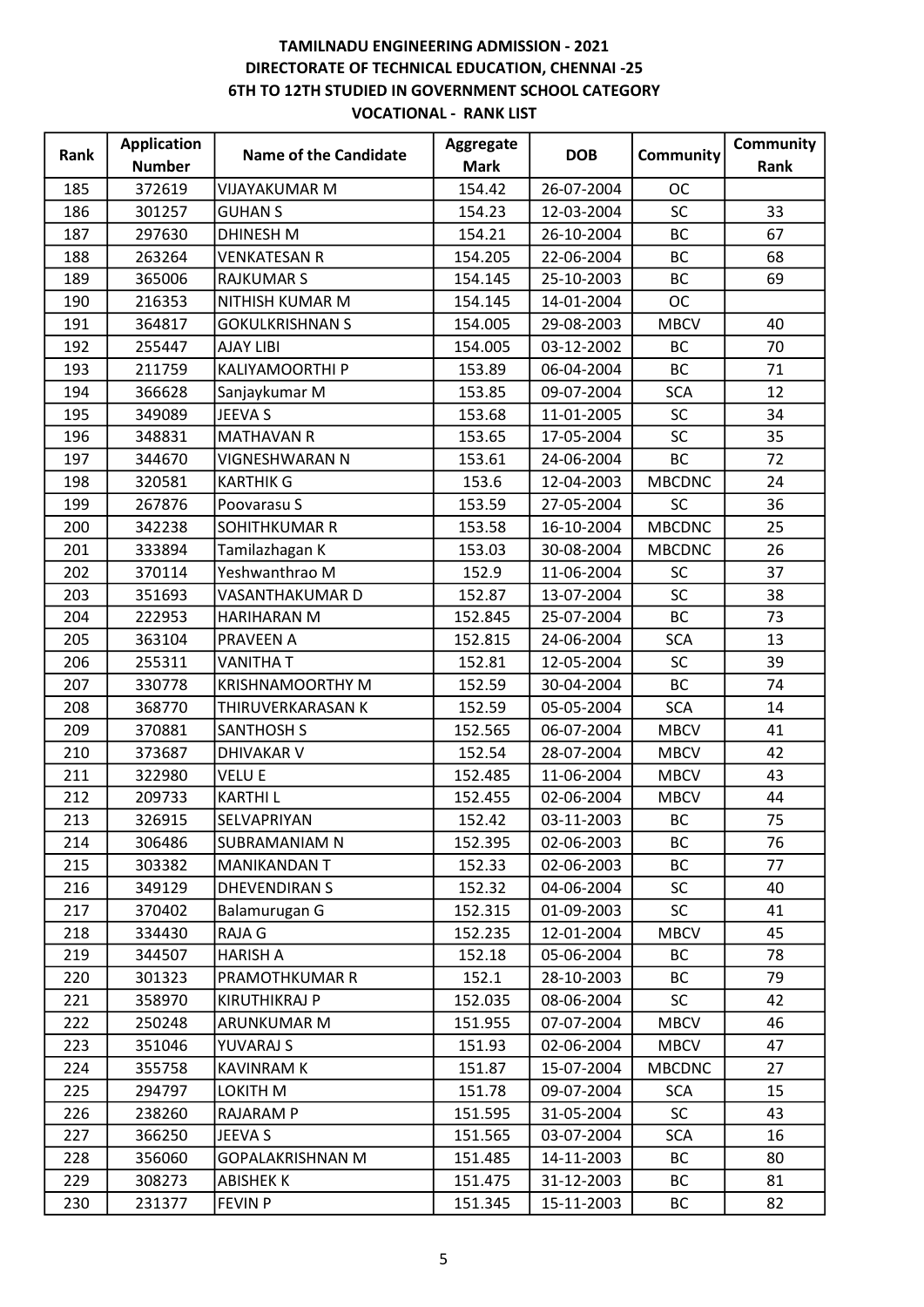| Rank | <b>Application</b> | <b>Name of the Candidate</b> | Aggregate   | <b>DOB</b> | Community     | Community |
|------|--------------------|------------------------------|-------------|------------|---------------|-----------|
|      | <b>Number</b>      |                              | <b>Mark</b> |            |               | Rank      |
| 231  | 270744             | <b>MOUNA RAHUL.R</b>         | 151.23      | 11-10-2004 | <b>MBCDNC</b> | 28        |
| 232  | 266096             | <b>ARAVINTHAN N</b>          | 151.09      | 10-06-2004 | <b>BC</b>     | 83        |
| 233  | 276042             | <b>RAMAKRISHNAN P</b>        | 151.065     | 03-01-2004 | <b>SC</b>     | 44        |
| 234  | 297478             | YOGAPANDI C                  | 151.065     | 15-09-2003 | <b>MBCV</b>   | 48        |
| 235  | 363689             | <b>AKILRAJ R</b>             | 150.975     | 30-03-2004 | <b>MBCV</b>   | 49        |
| 236  | 247676             | NEELA KANDAN K               | 150.96      | 02-12-2002 | <b>BC</b>     | 84        |
| 237  | 319987             | <b>T BALAN</b>               | 150.905     | 25-11-2003 | <b>OC</b>     |           |
| 238  | 231132             | KABILESHWARAN M              | 150.905     | 19-02-2004 | <b>MBC</b>    | 8         |
| 239  | 315974             | PRADEEP P                    | 150.895     | 01-05-2004 | <b>MBCDNC</b> | 29        |
| 240  | 371220             | MANIVANNAN B                 | 150.81      | 29-06-2004 | <b>OC</b>     |           |
| 241  | 322575             | JOTHEESHWARAN P              | 150.81      | 13-01-2004 | <b>OC</b>     |           |
| 242  | 350131             | DHANALAKSHMI M               | 150.79      | 14-05-2004 | <b>MBCV</b>   | 50        |
| 243  | 353291             | PRASHANTH M                  | 150.78      | 06-02-2003 | <b>MBC</b>    | 9         |
| 244  | 366793             | <b>JAWAKAR V</b>             | 150.76      | 10-08-2003 | <b>MBCV</b>   | 51        |
| 245  | 346737             | <b>SURYA S</b>               | 150.6       | 25-06-2004 | <b>MBCV</b>   | 52        |
| 246  | 295144             | LEO ANTONY A                 | 150.54      | 26-07-2003 | <b>BC</b>     | 85        |
| 247  | 321276             | JEEVA A                      | 150.43      | 18-02-2004 | <b>MBCV</b>   | 53        |
| 248  | 357709             | RUTHRAMOORTHI A              | 150.43      | 15-10-2004 | <b>SCA</b>    | 17        |
| 249  | 345714             | PARAMESHWARAN S              | 150.21      | 08-11-2004 | <b>BC</b>     | 86        |
| 250  | 333982             | <b>VIJAY M</b>               | 150.175     | 23-04-2004 | <b>MBCV</b>   | 54        |
| 251  | 313323             | <b>BOOPATHIM</b>             | 150.01      | 15-03-2004 | <b>MBCV</b>   | 55        |
| 252  | 369113             | <b>SHARMILA T</b>            | 149.92      | 08-06-2004 | <b>MBCV</b>   | 56        |
| 253  | 316047             | <b>SURESH G</b>              | 149.895     | 24-06-2003 | <b>MBCV</b>   | 57        |
| 254  | 345416             | SARAVANAN N                  | 149.76      | 07-08-2003 | <b>SC</b>     | 45        |
| 255  | 359018             | <b>GOVINDHASAMY K</b>        | 149.625     | 24-01-2004 | <b>MBCDNC</b> | 30        |
| 256  | 337604             | RAMANIKANNAN S               | 149.595     | 20-09-2004 | <b>SC</b>     | 46        |
| 257  | 327971             | <b>SAMPATH KUMAR S</b>       | 149.56      | 10-04-2004 | <b>SC</b>     | 47        |
| 258  | 360845             | <b>BOOPATHII</b>             | 149.53      | 26-06-2004 | <b>MBCV</b>   | 58        |
| 259  | 315908             | SRIMUTHUKUMARAN M            | 149.365     | 13-12-2004 | <b>BC</b>     | 87        |
| 260  | 355511             | CHANDRAVEL P                 | 149.35      | 15-07-2004 | BC            | 88        |
| 261  | 372467             | <b>TENDULKAR S</b>           | 149.34      | 04-03-2004 | <b>MBCV</b>   | 59        |
| 262  | 331379             | NILAFARNISHA N               | 149.315     | 27-11-2003 | <b>BCM</b>    | 4         |
| 263  | 253826             | SATHIYAMOORTHI M             | 149.205     | 23-10-2003 | <b>MBCV</b>   | 60        |
| 264  | 318971             | <b>ARULKUMAR S</b>           | 149.2       | 26-03-2004 | <b>MBCV</b>   | 61        |
| 265  | 327893             | <b>VIGNESH S</b>             | 149.07      | 19-07-2003 | <b>MBCDNC</b> | 31        |
| 266  | 355113             | <b>KAVIK</b>                 | 148.95      | 09-10-2003 | <b>SC</b>     | 48        |
| 267  | 350849             | <b>BABUM</b>                 | 148.945     | 03-07-2004 | <b>SCA</b>    | 18        |
| 268  | 276719             | <b>VANITHA S</b>             | 148.78      | 16-07-2004 | <b>SC</b>     | 49        |
| 269  | 360735             | ESWARRAJ S                   | 148.71      | 14-04-2004 | <b>MBCV</b>   | 62        |
| 270  | 307008             | <b>GOKULNATH M</b>           | 148.67      | 04-07-2004 | BC            | 89        |
| 271  | 330858             | <b>ARAVIND T</b>             | 148.595     | 05-06-2004 | <b>MBCV</b>   | 63        |
| 272  | 248562             | <b>ANANDHAN R</b>            | 148.54      | 12-04-2004 | <b>MBCV</b>   | 64        |
| 273  | 237866             | SANJAY KUMAR M               | 148.515     | 11-02-2004 | <b>SCA</b>    | 19        |
| 274  | 307247             | Praveen.N                    | 148.51      | 02-06-2004 | <b>SC</b>     | 50        |
| 275  | 345414             | <b>ADITHYA B</b>             | 148.475     | 20-05-2004 | <b>SC</b>     | 51        |
| 276  | 279090             | sathish.m                    | 148.46      | 08-06-2003 | <b>MBC</b>    | 10        |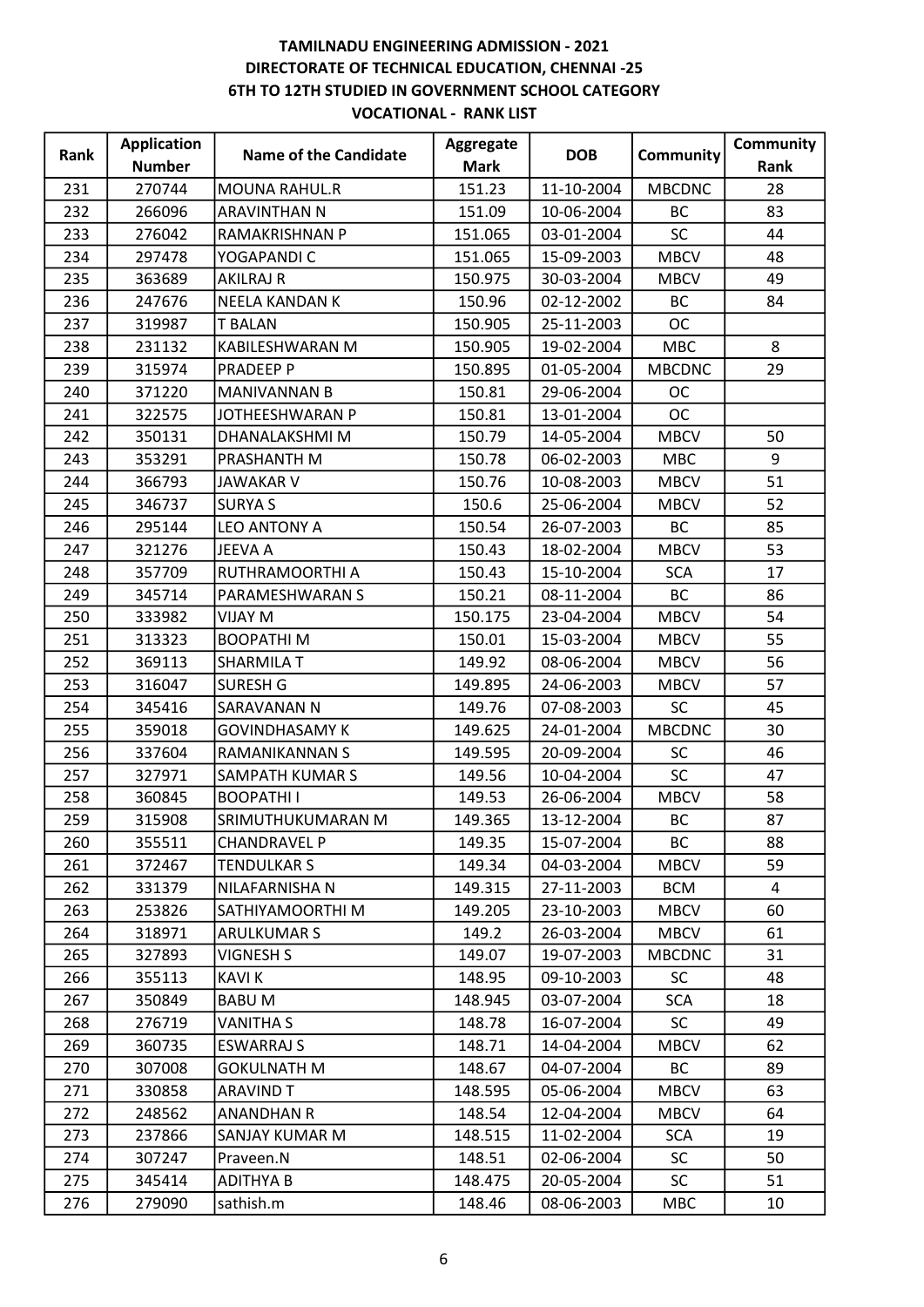| Rank | <b>Application</b> | <b>Name of the Candidate</b> | Aggregate   | <b>DOB</b> | Community     | Community |
|------|--------------------|------------------------------|-------------|------------|---------------|-----------|
|      | <b>Number</b>      |                              | <b>Mark</b> |            |               | Rank      |
| 277  | 266559             | <b>LIBING</b>                | 148.45      | 25-03-2004 | <b>BC</b>     | 90        |
| 278  | 264131             | RAJ GANESH M M               | 148.405     | 21-08-2004 | BC            | 91        |
| 279  | 350092             | <b>GOKUL K</b>               | 148.175     | 21-02-2004 | <b>MBCV</b>   | 65        |
| 280  | 350347             | <b>SIVAKUMAR M</b>           | 148.145     | 18-02-2004 | <b>MBCV</b>   | 66        |
| 281  | 317123             | <b>BALAJI P</b>              | 148.06      | 14-08-2003 | <b>SC</b>     | 52        |
| 282  | 346107             | P.Anbarasu                   | 148.015     | 18-01-2002 | BC            | 92        |
| 283  | 341553             | AAKASH M                     | 148.01      | 29-05-2004 | <b>BC</b>     | 93        |
| 284  | 247889             | <b>KOWSIKAN D</b>            | 147.85      | 31-03-2004 | <b>SCA</b>    | 20        |
| 285  | 298079             | <b>HARIPRASATH C</b>         | 147.7       | 17-07-2004 | <b>MBCV</b>   | 67        |
| 286  | 345689             | <b>ELAVARASAN S</b>          | 147.675     | 27-08-2003 | <b>MBCV</b>   | 68        |
| 287  | 325931             | <b>DEVARAJ B</b>             | 147.645     | 12-04-2004 | <b>MBCDNC</b> | 32        |
| 288  | 268909             | <b>SANTHOSH S</b>            | 147.535     | 09-07-2004 | <b>MBCV</b>   | 69        |
| 289  | 237467             | <b>RAMESH S</b>              | 147.46      | 15-09-2003 | <b>SCA</b>    | 21        |
| 290  | 240519             | <b>VELMURUGAN N</b>          | 147.45      | 21-04-2004 | <b>SC</b>     | 53        |
| 291  | 368647             | <b>SARAN S</b>               | 147.45      | 02-09-2004 | BC            | 94        |
| 292  | 344239             | SHARVESHWARAN TK             | 147.35      | 10-02-2005 | <b>SC</b>     | 54        |
| 293  | 270550             | <b>TAMILVANAN A</b>          | 147.35      | 30-07-2004 | <b>BC</b>     | 95        |
| 294  | 262651             | JEYAPRADEEPAN J              | 147.34      | 06-06-2004 | <b>SCA</b>    | 22        |
| 295  | 374135             | SARAVANAN N                  | 147.155     | 02-06-2004 | <b>OC</b>     |           |
| 296  | 371395             | POOVARASAN A                 | 147.125     | 03-06-2004 | <b>MBCV</b>   | 70        |
| 297  | 344723             | PONNARASU S                  | 147.125     | 07-02-2005 | BC            | 96        |
| 298  | 361227             | PERUMAL D                    | 147.06      | 03-06-2004 | <b>MBCV</b>   | 71        |
| 299  | 350110             | <b>MOHANDASS A</b>           | 147.01      | 26-03-2004 | <b>SC</b>     | 55        |
| 300  | 275086             | <b>KARTHIKA S</b>            | 146.84      | 21-12-2003 | <b>MBCV</b>   | 72        |
| 301  | 316417             | <b>ROHITH C</b>              | 146.815     | 25-03-2004 | <b>SC</b>     | 56        |
| 302  | 265969             | SOLAIKANNAN A                | 146.785     | 06-07-2004 | <b>BC</b>     | 97        |
| 303  | 363158             | VASANTHARAJ R                | 146.78      | 11-03-2004 | <b>MBCV</b>   | 73        |
| 304  | 312656             | <b>SARAVANAN S</b>           | 146.76      | 03-02-2002 | <b>MBCV</b>   | 74        |
| 305  | 314125             | PRAVEEN KUMAR M              | 146.62      | 23-11-2003 | <b>SC</b>     | 57        |
| 306  | 360177             | <b>GOKULKANNAN R</b>         | 146.51      | 13-05-2004 | <b>SCA</b>    | 23        |
| 307  | 292482             | <b>JANAKIRAMAN E</b>         | 146.51      | 16-03-2004 | <b>SCA</b>    | 24        |
| 308  | 351637             | SANJAY KUMAR A               | 146.45      | 10-03-2003 | BC            | 98        |
| 309  | 331893             | S SAMSON MANO                | 146.405     | 21-04-2004 | BC            | 99        |
| 310  | 235920             | Abdul faraaj                 | 146.4       | 11-03-2004 | <b>BCM</b>    | 5         |
| 311  | 342032             | <b>VENUARAVINDH B</b>        | 146.18      | 03-07-2004 | SC            | 58        |
| 312  | 337883             | SUBASH.M                     | 146.07      | 22-11-2004 | ВC            | 100       |
| 313  | 373837             | HARIHARASUDAN T              | 146.06      | 29-03-2003 | BC            | 101       |
| 314  | 351492             | THENNARASAN S                | 146.06      | 10-07-2004 | <b>SC</b>     | 59        |
| 315  | 249789             | SUBASH P                     | 145.93      | 17-08-2004 | <b>MBCV</b>   | 75        |
| 316  | 367670             | <b>SANJAY R</b>              | 145.85      | 15-08-2003 | ВC            | 102       |
| 317  | 368751             | RAGUL A                      | 145.805     | 01-07-2004 | <b>SC</b>     | 60        |
| 318  | 344519             | <b>BOSE P</b>                | 145.595     | 31-07-2004 | <b>MBC</b>    | 11        |
| 319  | 275864             | Praveen M                    | 145.48      | 07-06-2003 | <b>SC</b>     | 61        |
| 320  | 351411             | THIRUGNANAM A                | 145.32      | 13-06-2004 | <b>MBCDNC</b> | 33        |
| 321  | 368807             | PARTHIBAN R                  | 145.285     | 29-01-2003 | BC            | 103       |
| 322  | 259983             | RAGUL M                      | 145.205     | 24-04-2004 | <b>MBCV</b>   | 76        |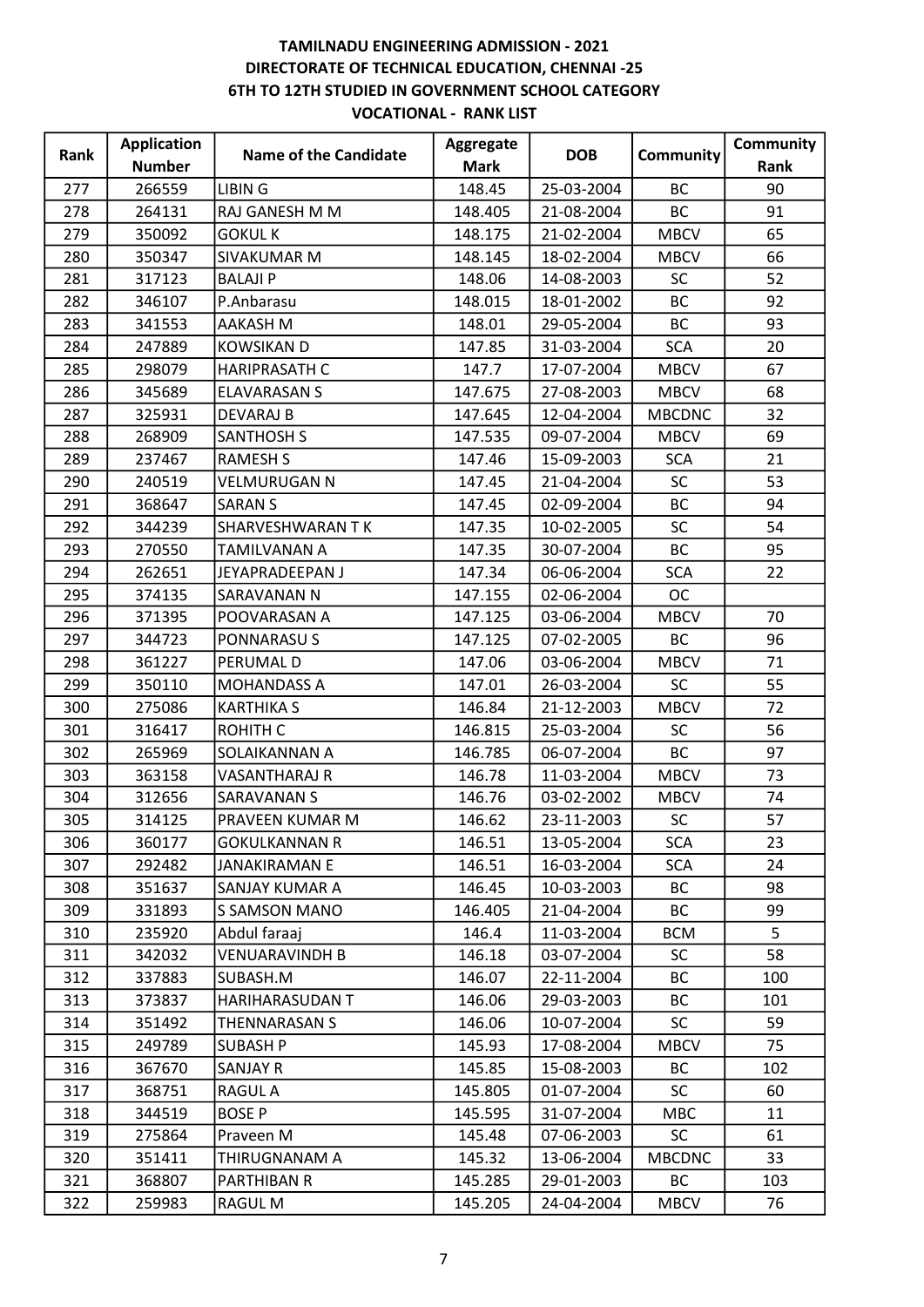|      | <b>Application</b> | <b>Name of the Candidate</b> | Aggregate   | <b>DOB</b> | Community     | Community    |
|------|--------------------|------------------------------|-------------|------------|---------------|--------------|
| Rank | <b>Number</b>      |                              | <b>Mark</b> |            |               | Rank         |
| 323  | 355656             | YOHAMATHAVAN C               | 145.2       | 16-02-2004 | BC            | 104          |
| 324  | 275342             | PUGALENTHI M                 | 145.035     | 03-07-2004 | BC            | 105          |
| 325  | 294813             | <b>PRASANTH R</b>            | 144.98      | 25-06-2004 | <b>MBCV</b>   | 77           |
| 326  | 369763             | <b>AJITH K</b>               | 144.975     | 01-03-2004 | <b>MBCV</b>   | 78           |
| 327  | 355975             | <b>SUBASH K</b>              | 144.865     | 15-06-2004 | <b>SC</b>     | 62           |
| 328  | 355638             | PRIYADHARSHAN V              | 144.845     | 03-01-2004 | SC            | 63           |
| 329  | 367779             | <b>SELVARAJ P</b>            | 144.765     | 19-05-2004 | <b>SCA</b>    | 25           |
| 330  | 309477             | <b>NIJAY</b> M               | 144.6       | 09-02-2004 | <b>ST</b>     | $\mathbf{1}$ |
| 331  | 320541             | <b>ANANTH A</b>              | 144.59      | 11-03-2003 | BC            | 106          |
| 332  | 266178             | <b>MUKILAN M</b>             | 144.515     | 24-02-2005 | <b>SC</b>     | 64           |
| 333  | 351971             | Dharun s                     | 144.515     | 25-07-2004 | <b>MBCV</b>   | 79           |
| 334  | 358619             | <b>ANIPS</b>                 | 144.51      | 03-05-2003 | <b>BC</b>     | 107          |
| 335  | 342419             | PRITHIVIRAJ N                | 144.46      | 16-02-2004 | <b>MBCV</b>   | 80           |
| 336  | 341657             | <b>VENGADESH E</b>           | 144.29      | 29-03-2004 | <b>BC</b>     | 108          |
| 337  | 317112             | R PUSHPARAJ                  | 144.12      | 13-09-2003 | <b>SC</b>     | 65           |
| 338  | 373763             | <b>AKASH R</b>               | 144.04      | 03-05-2004 | <b>MBCV</b>   | 81           |
| 339  | 361074             | SANJAYKUMAR M                | 144.04      | 13-02-2003 | <b>SC</b>     | 66           |
| 340  | 332366             | <b>ABINOSH B</b>             | 144.01      | 25-12-2003 | BC            | 109          |
| 341  | 315824             | <b>KISHORE M</b>             | 143.9       | 04-04-2003 | <b>SC</b>     | 67           |
| 342  | 263643             | K Ashish                     | 143.82      | 24-07-2003 | <b>OC</b>     |              |
| 343  | 238402             | PARANTHAMAN.P                | 143.82      | 21-10-2004 | <b>SC</b>     | 68           |
| 344  | 335991             | JEEVA V                      | 143.785     | 06-06-2004 | <b>MBCV</b>   | 82           |
| 345  | 262187             | JAYAPRAKASH V                | 143.765     | 08-05-2004 | <b>SC</b>     | 69           |
| 346  | 267280             | <b>KAVINKUMAR G</b>          | 143.76      | 30-11-2003 | <b>BC</b>     | 110          |
| 347  | 337413             | ARUNACHALAM M                | 143.755     | 05-11-2003 | <b>SC</b>     | 70           |
| 348  | 319115             | <b>AKASH A</b>               | 143.705     | 30-06-2003 | <b>SC</b>     | 71           |
| 349  | 350055             | THENNARASU                   | 143.705     | 07-06-2004 | <b>MBCV</b>   | 83           |
| 350  | 312385             | BHARATHRAJ                   | 143.68      | 25-03-2003 | <b>MBCV</b>   | 84           |
| 351  | 359811             | <b>AAKASH S</b>              | 143.595     | 03-01-2004 | <b>SC</b>     | 72           |
| 352  | 309372             | <b>ARUNKUMAR K</b>           | 143.565     | 20-06-2004 | <b>MBCV</b>   | 85           |
| 353  | 274737             | <b>RANJITH S</b>             | 143.525     | 14-11-2003 | <b>BC</b>     | 111          |
| 354  | 221364             | PRIYADHARSHINI K             | 143.445     | 14-04-2004 | <b>SC</b>     | 73           |
| 355  | 353106             | MAGESHBABU E                 | 143.32      | 20-06-2004 | <b>MBCV</b>   | 86           |
| 356  | 252536             | <b>GOPALAKRISHNAN S</b>      | 143.255     | 21-02-2004 | <b>SC</b>     | 74           |
| 357  | 277088             | REENO DEV C                  | 143.125     | 13-03-2004 | ВC            | 112          |
| 358  | 345524             | VISWA M                      | 143.095     | 02-07-2004 | <b>MBCV</b>   | 87           |
| 359  | 357939             | SATHASIVAM P                 | 143.035     | 13-07-2004 | <b>MBCV</b>   | 88           |
| 360  | 248971             | <b>DHINAKARAN B</b>          | 142.98      | 07-04-2004 | <b>SC</b>     | 75           |
| 361  | 263224             | <b>KABILAN S</b>             | 142.845     | 24-01-2004 | <b>SC</b>     | 76           |
| 362  | 320062             | <b>ARUNKUMAR A</b>           | 142.5       | 05-05-2004 | SC            | 77           |
| 363  | 370727             | <b>AFROSE A</b>              | 142.485     | 15-09-2004 | <b>BCM</b>    | 6            |
| 364  | 256287             | PAULDURAI P                  | 142.475     | 14-03-2004 | ВC            | 113          |
| 365  | 333604             | SATHISHKUMAR R               | 142.475     | 09-04-2003 | <b>MBCV</b>   | 89           |
| 366  | 261983             | <b>GOKUL P</b>               | 142.43      | 20-11-2004 | <b>MBCDNC</b> | 34           |
| 367  | 345068             | ELAMURUGAN A                 | 142.395     | 26-09-2004 | <b>SC</b>     | 78           |
| 368  | 358871             | <b>VEERANNA A</b>            | 142.37      | 22-07-2005 | ВC            | 114          |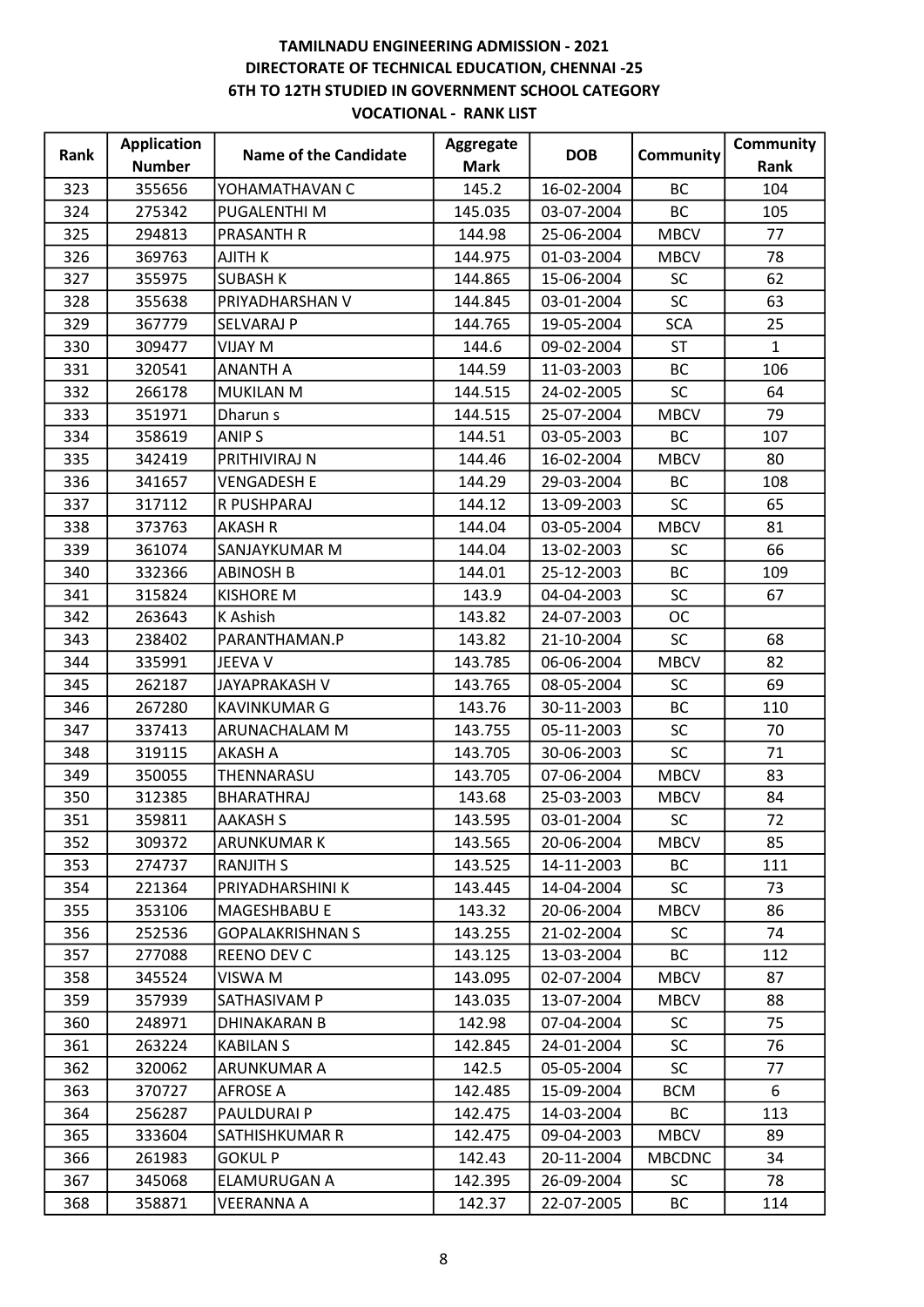| Rank | <b>Application</b> | <b>Name of the Candidate</b> | <b>Aggregate</b> | <b>DOB</b> | Community     | Community      |
|------|--------------------|------------------------------|------------------|------------|---------------|----------------|
|      | <b>Number</b>      |                              | <b>Mark</b>      |            |               | Rank           |
| 369  | 350416             | <b>SANTHOSH P</b>            | 142.21           | 17-01-2004 | <b>MBCV</b>   | 90             |
| 370  | 345165             | <b>RAJESWARAN S</b>          | 142.21           | 14-07-2004 | <b>BC</b>     | 115            |
| 371  | 340832             | UTHAYANITHI P                | 142.12           | 10-11-2003 | <b>MBCDNC</b> | 35             |
| 372  | 367287             | <b>LOGANATHAN R</b>          | 141.955          | 29-01-2004 | <b>MBCV</b>   | 91             |
| 373  | 350233             | <b>MANIKANDAN M</b>          | 141.9            | 03-08-2004 | <b>MBC</b>    | 12             |
| 374  | 372952             | SANJEEV G                    | 141.59           | 21-03-2004 | <b>MBCV</b>   | 92             |
| 375  | 298244             | ELAVAZHAHAN E                | 141.57           | 19-10-2003 | <b>MBCV</b>   | 93             |
| 376  | 370625             | SITARAMAN P                  | 141.455          | 06-08-2004 | <b>MBCV</b>   | 94             |
| 377  | 372862             | SRIKANTH M                   | 141.43           | 31-07-2004 | <b>SCA</b>    | 26             |
| 378  | 357600             | <b>ARAVINTH E</b>            | 141.35           | 18-06-2003 | <b>SC</b>     | 79             |
| 379  | 363532             | PACHIYAPPAN A                | 141.23           | 31-10-2004 | <b>SC</b>     | 80             |
| 380  | 319586             | AJITH M                      | 141.005          | 14-10-2003 | <b>MBCDNC</b> | 36             |
| 381  | 249545             | <b>STEPHENRAJ K</b>          | 140.975          | 24-05-2004 | <b>SC</b>     | 81             |
| 382  | 370259             | PRAVEENRAJ R                 | 140.955          | 09-05-2004 | <b>MBCV</b>   | 95             |
| 383  | 334056             | SATHIYAMOORTHI K             | 140.95           | 19-01-2003 | <b>SC</b>     | 82             |
| 384  | 349349             | ARULPANDY M                  | 140.895          | 05-05-2004 | <b>MBCDNC</b> | 37             |
| 385  | 265660             | Settu N                      | 140.84           | 23-10-2004 | <b>MBCV</b>   | 96             |
| 386  | 270061             | <b>SUJITH S</b>              | 140.81           | 24-03-2004 | <b>BC</b>     | 116            |
| 387  | 271159             | HAJ MOHAMED S                | 140.78           | 24-01-2005 | <b>BCM</b>    | $\overline{7}$ |
| 388  | 361500             | SANJAY M                     | 140.735          | 03-02-2004 | <b>MBCV</b>   | 97             |
| 389  | 276135             | <b>LAVANYA P</b>             | 140.71           | 13-06-2004 | <b>MBCV</b>   | 98             |
| 390  | 369068             | <b>PRASANTH R</b>            | 140.705          | 06-10-2004 | BC            | 117            |
| 391  | 357792             | SHANTHANU.J                  | 140.535          | 27-12-2003 | <b>SC</b>     | 83             |
| 392  | 355969             | <b>KAVIN V</b>               | 140.43           | 11-05-2004 | <b>SCA</b>    | 27             |
| 393  | 301922             | YUVARAJA M                   | 140.315          | 09-04-2004 | <b>MBC</b>    | 13             |
| 394  | 230883             | SARAVANA S.M                 | 140.23           | 12-06-2004 | <b>MBCV</b>   | 99             |
| 395  | 322403             | KANIMOZHI C                  | 140.225          | 23-01-2004 | <b>SCA</b>    | 28             |
| 396  | 318487             | k.Manikandan                 | 139.595          | 13-09-2004 | BC            | 118            |
| 397  | 348835             | <b>SUTHARSAN C</b>           | 139.57           | 11-07-2004 | <b>SC</b>     | 84             |
| 398  | 363199             | <b>DHARMESH S</b>            | 139.535          | 20-05-2004 | <b>MBCDNC</b> | 38             |
| 399  | 357486             | P.SATHISH                    | 139.5            | 15-07-1993 | <b>SCA</b>    | 29             |
| 400  | 246719             | <b>ASHER HEBRON R</b>        | 139.485          | 28-10-2003 | BC            | 119            |
| 401  | 365375             | <b>PRAVIN S</b>              | 139.365          | 08-07-2004 | <b>MBC</b>    | 14             |
| 402  | 318991             | HARIGOPINATH.V               | 139.34           | 26-04-2004 | BC            | 120            |
| 403  | 262704             | VIJAYAKUMAR M                | 139.17           | 18-07-2004 | <b>SC</b>     | 85             |
| 404  | 277679             | Meganath S                   | 139.12           | 30-04-2004 | ВC            | 121            |
| 405  | 267315             | <b>MATHIYALAGAN S</b>        | 139.1            | 07-02-2004 | <b>SCA</b>    | 30             |
| 406  | 231168             | <b>VISHAL G</b>              | 139.095          | 20-09-2004 | <b>SC</b>     | 86             |
| 407  | 345978             | <b>RAKSHITH E</b>            | 139.03           | 12-04-2004 | <b>MBCV</b>   | 100            |
| 408  | 374716             | MURUGAN V                    | 138.755          | 05-03-2004 | SC            | 87             |
| 409  | 321196             | <b>VENKATESH S</b>           | 138.68           | 18-10-2004 | <b>MBCV</b>   | 101            |
| 410  | 354908             | SANJAY G                     | 138.645          | 29-10-2003 | <b>MBCV</b>   | 102            |
| 411  | 249507             | PAVIKUMAR D                  | 138.515          | 15-09-2004 | <b>MBCV</b>   | 103            |
| 412  | 331649             | <b>SANTHOSH S</b>            | 138.35           | 20-05-2003 | <b>SC</b>     | 88             |
| 413  | 339763             | <b>SURENDAR M</b>            | 138.1            | 16-08-2003 | <b>MBCDNC</b> | 39             |
| 414  | 366152             | SIVAKAILAS K                 | 138.095          | 06-09-2004 | <b>MBC</b>    | 15             |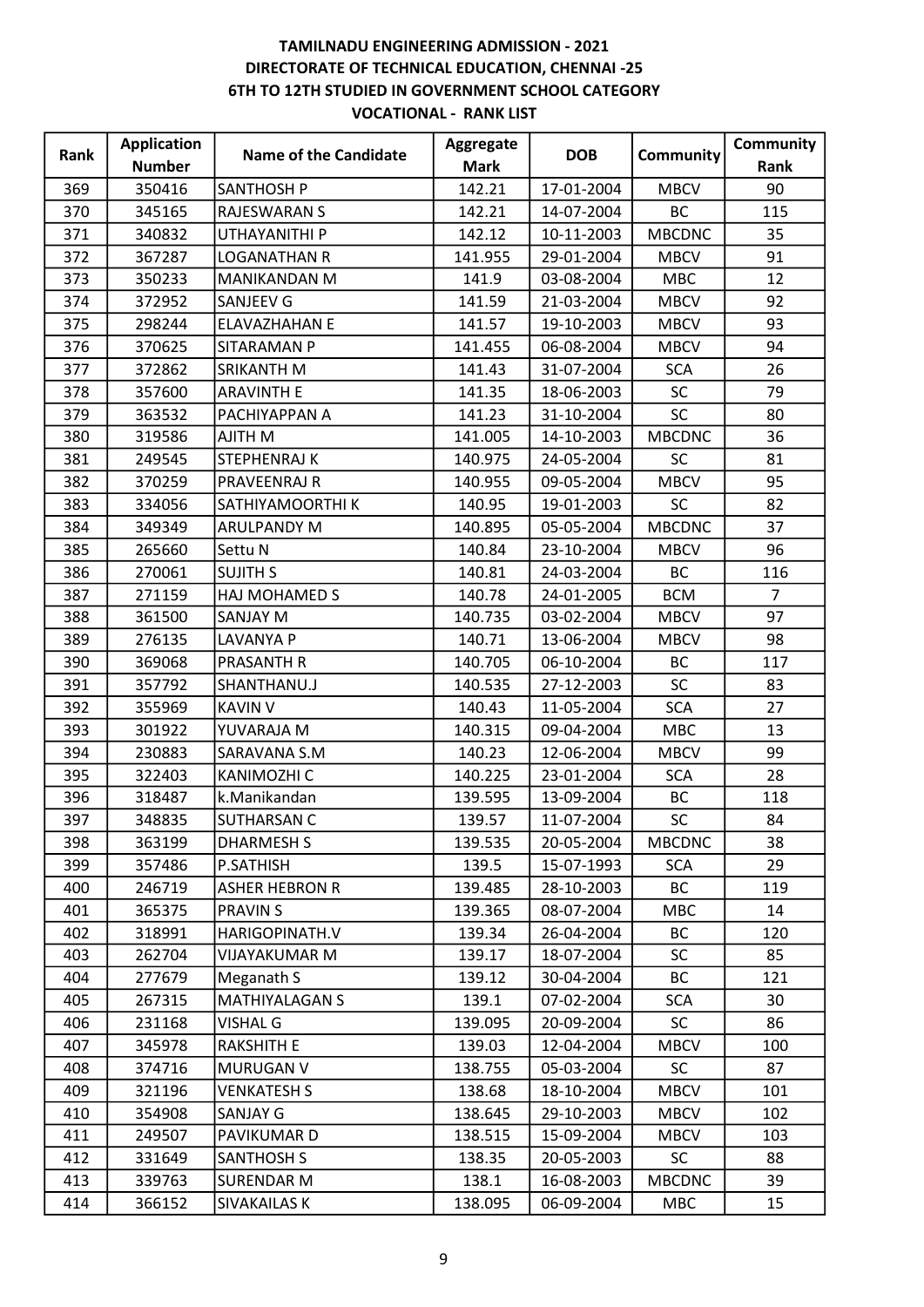|      | <b>Application</b> |                              | Aggregate   | <b>DOB</b> |               | Community      |
|------|--------------------|------------------------------|-------------|------------|---------------|----------------|
| Rank | <b>Number</b>      | <b>Name of the Candidate</b> | <b>Mark</b> |            | Community     | Rank           |
| 415  | 321392             | KIRUBAKARAN K                | 138.035     | 28-03-2003 | <b>MBCV</b>   | 104            |
| 416  | 330906             | SANTHOSHRAJ E                | 138.005     | 21-07-2003 | <b>SC</b>     | 89             |
| 417  | 349372             | <b>BUVANESHWARAN C</b>       | 137.96      | 31-10-2003 | <b>ST</b>     | $\overline{2}$ |
| 418  | 350566             | <b>SAKTHIVEL A</b>           | 137.93      | 28-04-2004 | BC            | 122            |
| 419  | 361075             | <b>SANJAY R</b>              | 137.895     | 13-05-2004 | <b>SC</b>     | 90             |
| 420  | 371040             | <b>DASTHAGEER M</b>          | 137.785     | 21-06-2004 | <b>BCM</b>    | 8              |
| 421  | 248855             | <b>VENGATESHWARAN J</b>      | 137.755     | 19-02-2004 | <b>MBCDNC</b> | 40             |
| 422  | 368060             | <b>MATHESH P</b>             | 137.7       | 02-05-2004 | <b>MBCV</b>   | 105            |
| 423  | 371699             | <b>HARIHARAN D</b>           | 137.595     | 09-01-2004 | <b>SC</b>     | 91             |
| 424  | 330326             | SUGANESWARAN P               | 137.515     | 11-10-2003 | <b>MBC</b>    | 16             |
| 425  | 299528             | <b>SARAN PRADEEP S</b>       | 137.425     | 01-03-2004 | <b>BC</b>     | 123            |
| 426  | 252126             | SANTHOSHKUMAR M              | 137.37      | 31-07-2004 | <b>MBCV</b>   | 106            |
| 427  | 360642             | PRABAKARAN A                 | 137.35      | 28-10-2003 | <b>MBCV</b>   | 107            |
| 428  | 316951             | JAYASURIYA J                 | 137.34      | 03-06-2004 | <b>SC</b>     | 92             |
| 429  | 275220             | <b>SURYA B M</b>             | 137.333333  | 28-04-2000 | <b>MBCV</b>   | 108            |
| 430  | 357554             | PRAKASHRAJ S                 | 137.333333  | 08-02-2002 | BC            | 124            |
| 431  | 362784             | <b>HARISH KUMAR R</b>        | 137.255     | 14-03-2003 | BC            | 125            |
| 432  | 321069             | <b>AKASH B</b>               | 137.095     | 20-12-2004 | <b>MBCV</b>   | 109            |
| 433  | 303318             | <b>BHUVANESHWARAN T</b>      | 137.09      | 19-03-2003 | BC            | 126            |
| 434  | 358483             | NAVEENKUMAR P                | 137         | 02-01-2004 | <b>MBCV</b>   | 110            |
| 435  | 326691             | YUVARAJAN M                  | 136.905     | 03-06-2004 | <b>MBCV</b>   | 111            |
| 436  | 371983             | <b>ARASUI</b>                | 136.765     | 13-05-2004 | <b>MBCV</b>   | 112            |
| 437  | 361335             | <b>SUJITH E</b>              | 136.765     | 25-06-2004 | <b>SC</b>     | 93             |
| 438  | 359464             | TAMILARASAN A                | 136.62      | 19-05-2004 | <b>MBCDNC</b> | 41             |
| 439  | 341645             | <b>LAWRANCE N</b>            | 136.51      | 24-01-2004 | <b>SCA</b>    | 31             |
| 440  | 248891             | MAKESHKANNA M                | 136.345     | 19-07-2004 | <b>BC</b>     | 127            |
| 441  | 324197             | TAMILARASAN G                | 136.23      | 24-12-2003 | <b>MBCV</b>   | 113            |
| 442  | 331675             | RAVIKUMAR S                  | 136.1       | 14-07-2004 | <b>SCA</b>    | 32             |
| 443  | 368375             | <b>VIGNESH D</b>             | 136.005     | 01-10-2003 | <b>MBCV</b>   | 114            |
| 444  | 233461             | <b>HABEEBULLAH S</b>         | 135.85      | 21-06-2004 | <b>BCM</b>    | 9              |
| 445  | 368073             | RAGULGANDHI P                | 135.845     | 02-10-2003 | <b>SC</b>     | 94             |
| 446  | 347267             | JAISURYA S                   | 135.82      | 11-05-2004 | <b>SC</b>     | 95             |
| 447  | 326117             | <b>EZHILARASAN E</b>         | 135.42      | 28-05-2004 | <b>BC</b>     | 128            |
| 448  | 347634             | CHRISTINA J                  | 135.155     | 24-02-2003 | BC            | 129            |
| 449  | 362921             | <b>SARAN S</b>               | 135.1       | 27-07-2003 | SC            | 96             |
| 450  | 369704             | <b>MURUGAN S</b>             | 135.1       | 01-06-2004 | <b>OC</b>     |                |
| 451  | 276928             | <b>ARUL N</b>                | 134.785     | 18-12-2004 | ВC            | 130            |
| 452  | 358036             | MATHIYAZHAGAN P              | 134.65      | 22-10-2004 | <b>MBCV</b>   | 115            |
| 453  | 303433             | HARIRAJAN N                  | 134.57      | 14-06-2004 | SC.           | 97             |
| 454  | 351548             | VEERAMANI R                  | 134.345     | 06-07-2004 | <b>SC</b>     | 98             |
| 455  | 346692             | SITHIKRAJAN M                | 134.18      | 11-01-2003 | <b>SC</b>     | 99             |
| 456  | 345583             | DEEPAKKUMAR D                | 134.18      | 21-06-2004 | <b>MBCV</b>   | 116            |
| 457  | 348380             | <b>ABISHEK I</b>             | 134.06      | 07-11-2003 | <b>OC</b>     |                |
| 458  | 360666             | <b>UDHAYAKUMAR S</b>         | 133.705     | 15-07-2004 | MBCV          | 117            |
| 459  | 363639             | PRAVEEN KUMAR D              | 133.7       | 31-07-2004 | <b>SC</b>     | 100            |
| 460  | 370242             | SANTHOSHABI K                | 133.62      | 15-08-2003 | <b>SCA</b>    | 33             |